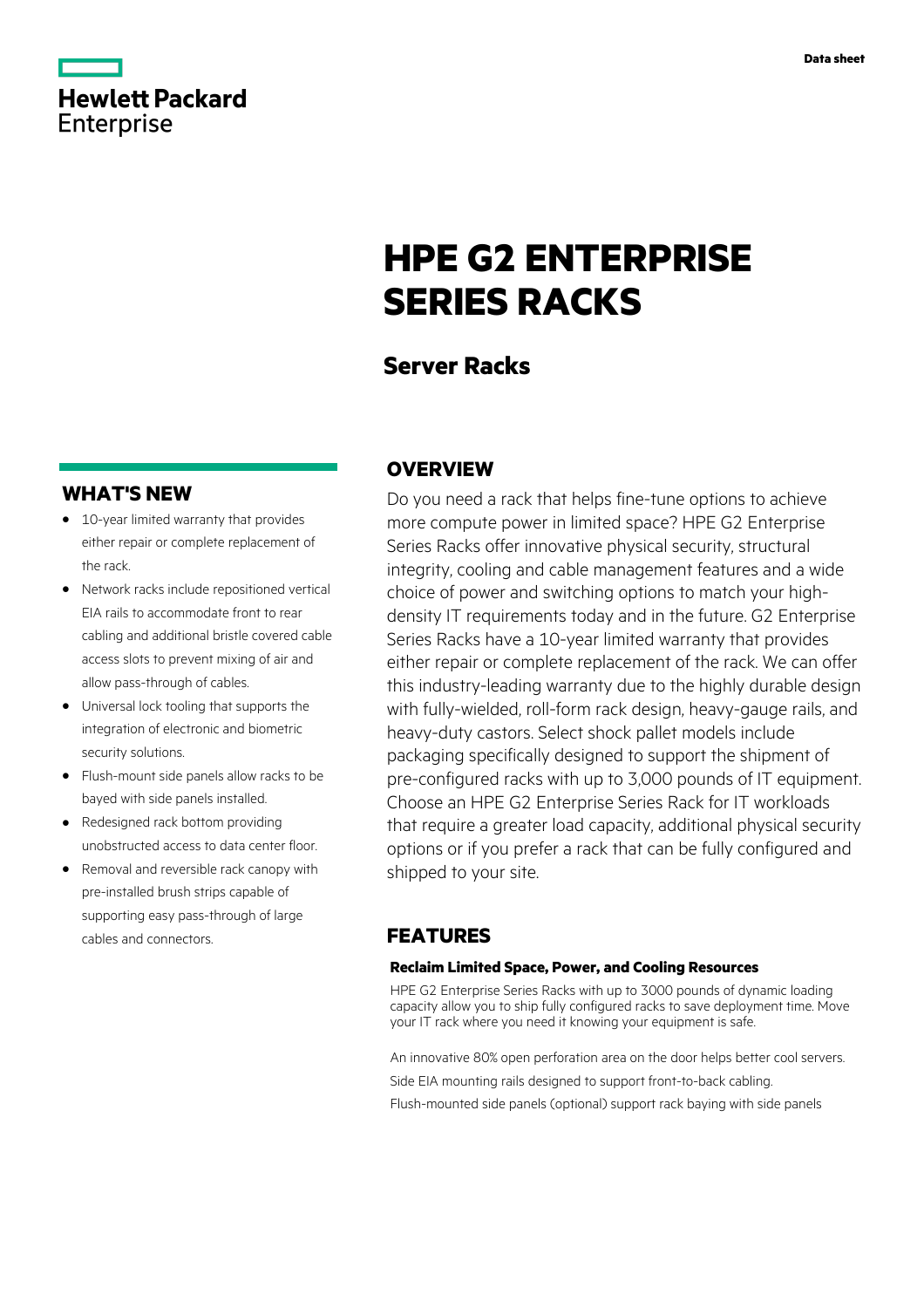#### installed.

Cable management in the back of the rack provides tool-less operations and extra space for hot air to pass from the rack.

#### **Designed for the Data Center**

HPE G2 Enterprise Series Racks load capacity ratings help achieve maximum utilization of rack space.

Universal rack design compatible with all HPE rack mount products including servers, networking, and storage.

Front & rear doors, keys, and hardware kit included.

Flexible mounting options that maximize the space available for IT equipment.

Full line of options and accessories to create the rack that supports your compute solution needs.

#### **The Hewlett Packard Enterprise Advantage**

HPE G2 Enterprise Series Racks are designed for and tested to perform with HPE Server, Storage and Networking technology solutions.

HPE Foundation Care services purchased for servers and storage extend to your rack and power infrastructure products. What is the HPE advantage for you?

HPE management tools help maintain and manage all equipment in the rack.

Hewlett Packard Enterprise offers an extensive range of rack, power, and KVM products so you can create the infrastructure suitable to your compute workload.

Hewlett Packard Enterprise can help to simplify IT purchasing, installation, usage, and maintenance.

## **Technical specifications HPE G2 Enterprise Series Racks**

| <b>Rack capacity</b>      | 3000 lbs static, 3000 lbs rolling                                         |
|---------------------------|---------------------------------------------------------------------------|
| <b>Total cabinet area</b> | 27.95 x 47.24 x 84.17 in to 35.43 x 57.87 x 97.64 in                      |
| <b>Static load</b>        | 3000 lb (1361 kg)                                                         |
| <b>Dynamic load</b>       | 3000 lb (1361 kg)                                                         |
| Door color                | Black with industry standard flush locking handle and silver accents      |
| <b>Frame color</b>        | Black                                                                     |
| <b>Rack height</b>        | 42U and 48U                                                               |
| <b>Rack depth</b>         | 1075 mm or 1200 mm                                                        |
| <b>Rack width</b>         | 600 mm or 800 mm                                                          |
| Warranty                  | HPE G2 Enterprise Series Racks are covered by a 10-year limited warranty. |